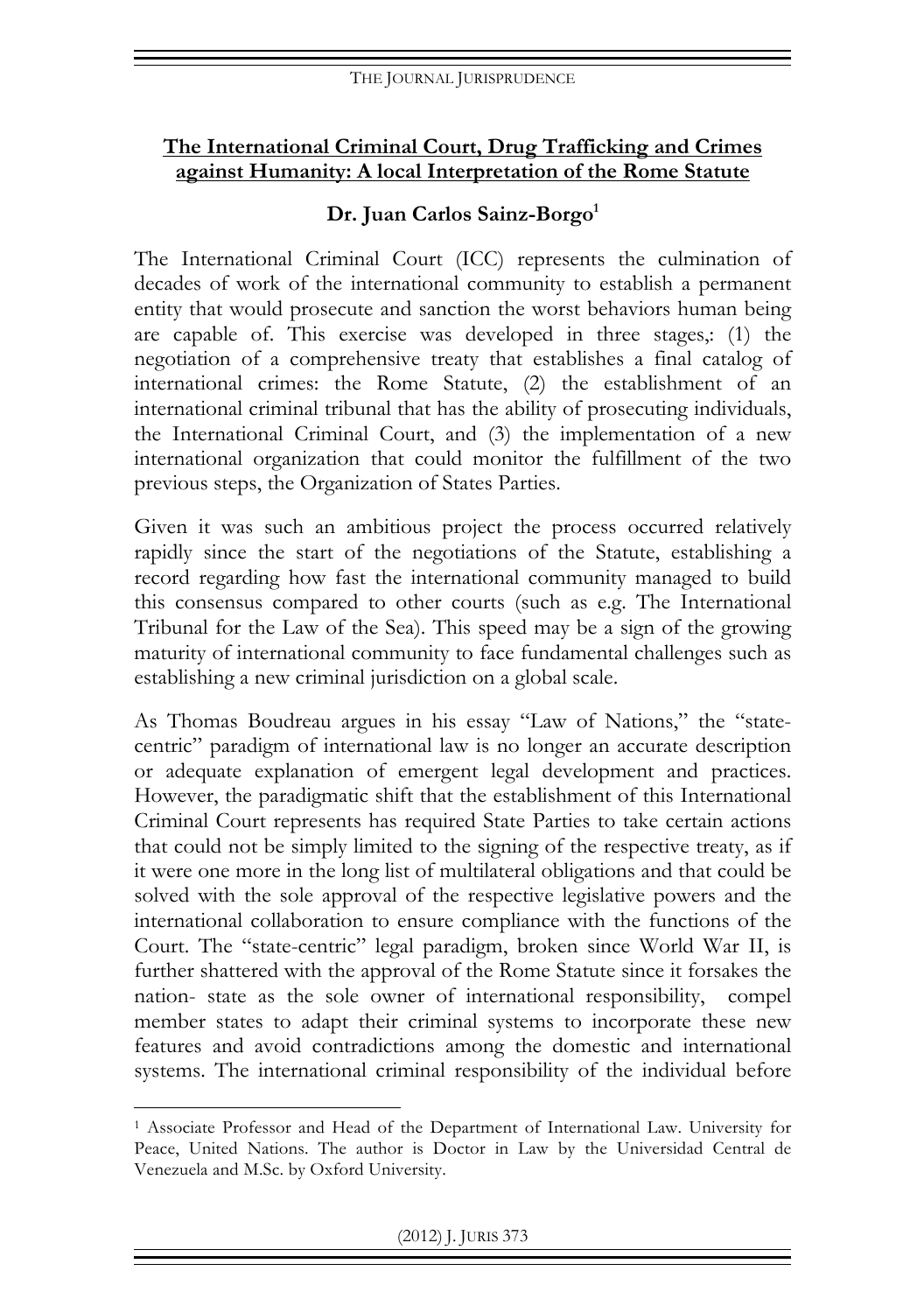the International Criminal Court represents a profound shift on the development of the International Law paradigm. Thus, many states modified their legislation to make them compatible with this new legal paradigm like Argentina, (Ley No. 26.200, January 2007); Brasil, (Projeto de lei No. 301 2007); Canada (Crimes against Humanity and War Crimes Act 2000). Other states have approved special laws to allow compliance of these new legal responsibilities, without changing any further structure of the legal framework like Uruguay (Ley  $N^{\circ}$  18.026 October 2006) and the German International Criminal Code.2

Yet, a large group of states have neither modified internal laws nor approved special norms, leaving the causal interpretation and jurisdictional reach of the Rome Statute for now limited largely to a case by case bases. Even so, enlightening and educational examples can be found of national jurisdictions taking juridical measures to interpret and incorporate the provisions of the Statute.

The present article refers to the approval of the Supreme Court of Justice of the Bolivarian Republic of Venezuela judgments that determines drug trafficking related crimes to be within the definition of crimes prosecuted by the International Criminal Court. This decision has been confirmed in several opportunities by both the Criminal Appellate Chamber and the Constitutional Chamber of that Court, creating a, as will be argued below, dangerous precedent for the development of international criminal law as well as the fight against drug trafficking.

The aim of the article is to analyze this local interpretation of the Bolivarian Republic of Venezuela Supreme Court of Justice and to stress the way in which these local decisions, trying to locally interpret an international treaty, may cause serious problems for the future of the International Criminal Court.

# **1. The local interpretation**

In March 2000, the Supreme Court of Justice of the Bolivarian Republic of Venezuela addressed the issue of Crimes against Humanity through a decision of the Criminal Appellate Chamber that was then confirmed by the Constitutional Chamber. In these decisions, drug related crimes were qualified as Crimes against Humanity.

 $\overline{a}$ 2Information taken from, International Coalition for the International Criminal Court. http://www.iccnow.org/?mod=romeimplementation&idudctp=20&show=all&lang=en Accessed July 2012.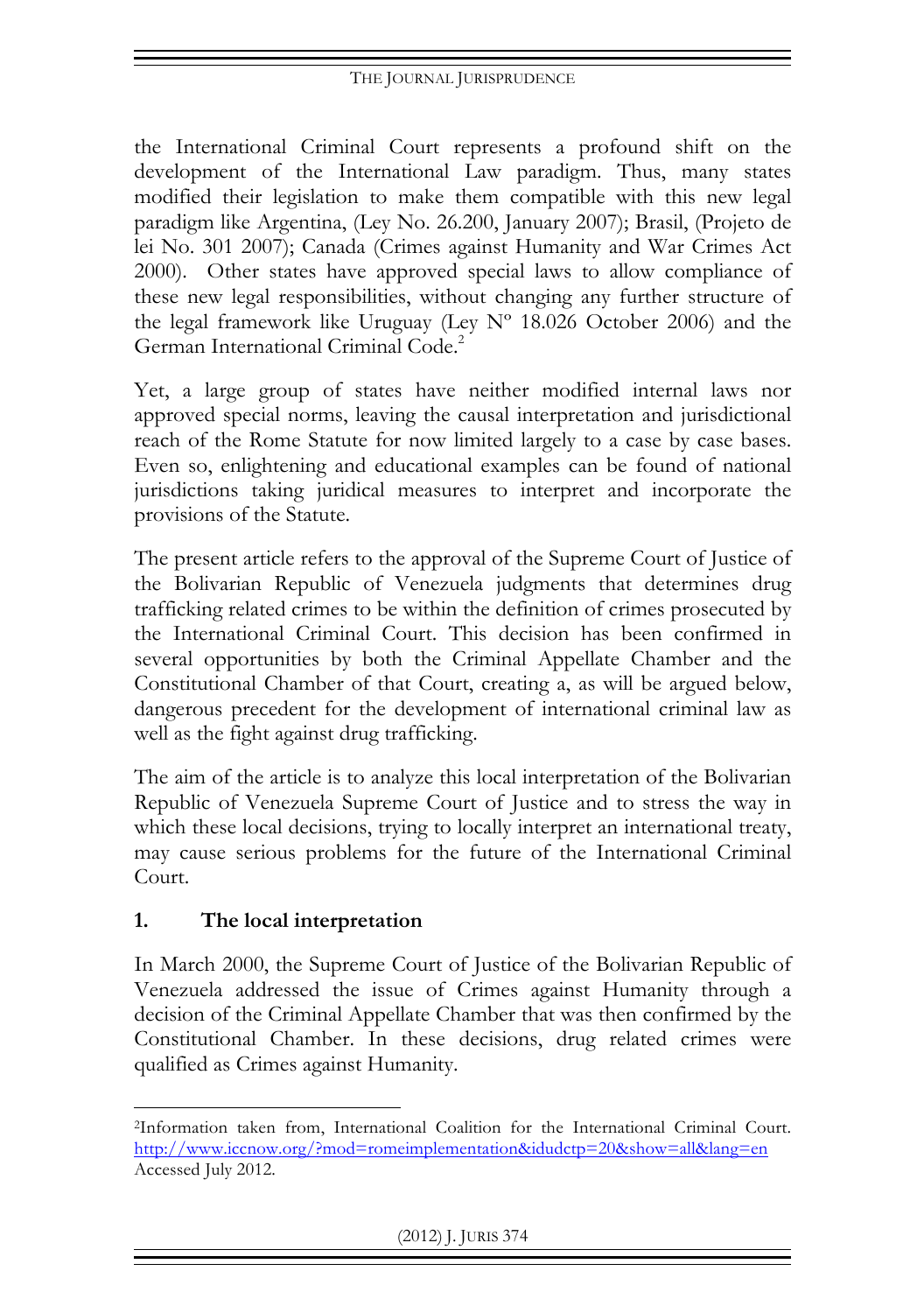There is not an internationally recognized qualification that interprets drug related crimes or terrorism as crimes against humanity. The Rome Statute, in Article 7, does not include such an interpretation in any of its eleven parts. Neither do the Elements of Crimes approved for the Rome Statute.

There is a generous amount of treaties and agreements that show the will of the international community to eradicate crimes related to drugs, that spans through various countries and which stages and consequences exceed the simple fact of the consumption of a banned product that damages a population. But there is no unanimous qualification of this crime or consensus in the international community to qualify certain drugs related conducts as a criminal conduct, like drug trafficking.

This position of the highest Venezuelan court was built in two clearly defined stages. First, through the decision of the Criminal Appellate Chamber that referred to elements eminently internal and the Constitutional Chamber that used the elements contained in the Rome Statute to give ground to such argument of the criminal chamber. We will briefly go through both decisions.

In the Criminal Appellate Chamber the reporting judge, Angulo Fontiveros, in decision No.359 of March 28, 2000<sup>3</sup>, related to the case against two Venezuelan citizens condemned for the possession of 49.9 grams of cocaine, presents his argument into two great pillars: the constitutional regulation and the theory of legally protected assets.

To begin with, the Court bases its first argument in the eminently constitutional nature of the extension of the definition of crimes against humanity to include drugs related offenses. The decision cites Articles 29 and 271 of the current Venezuelan constitution as the basis for its argument and proposes them as a dialectic unity.

Article 29 of the 1999 Venezuelan Constitution establishes a special description of crimes listed within the same Article to which no statute of limitation is applicable. Thus, the constitution protects the victim of the crime from the passage of time that could protect the individual responsible of those crimes.

This is a breach of the general principle of the statute of limitations. Exceptions must be restrictively interpreted, as general principle of law.

 $\overline{a}$ <sup>3</sup> http://www.tsj.gov.ve/decisiones/scp/Marzo/359-280300-C99098.htm. Accessed in July, 2011.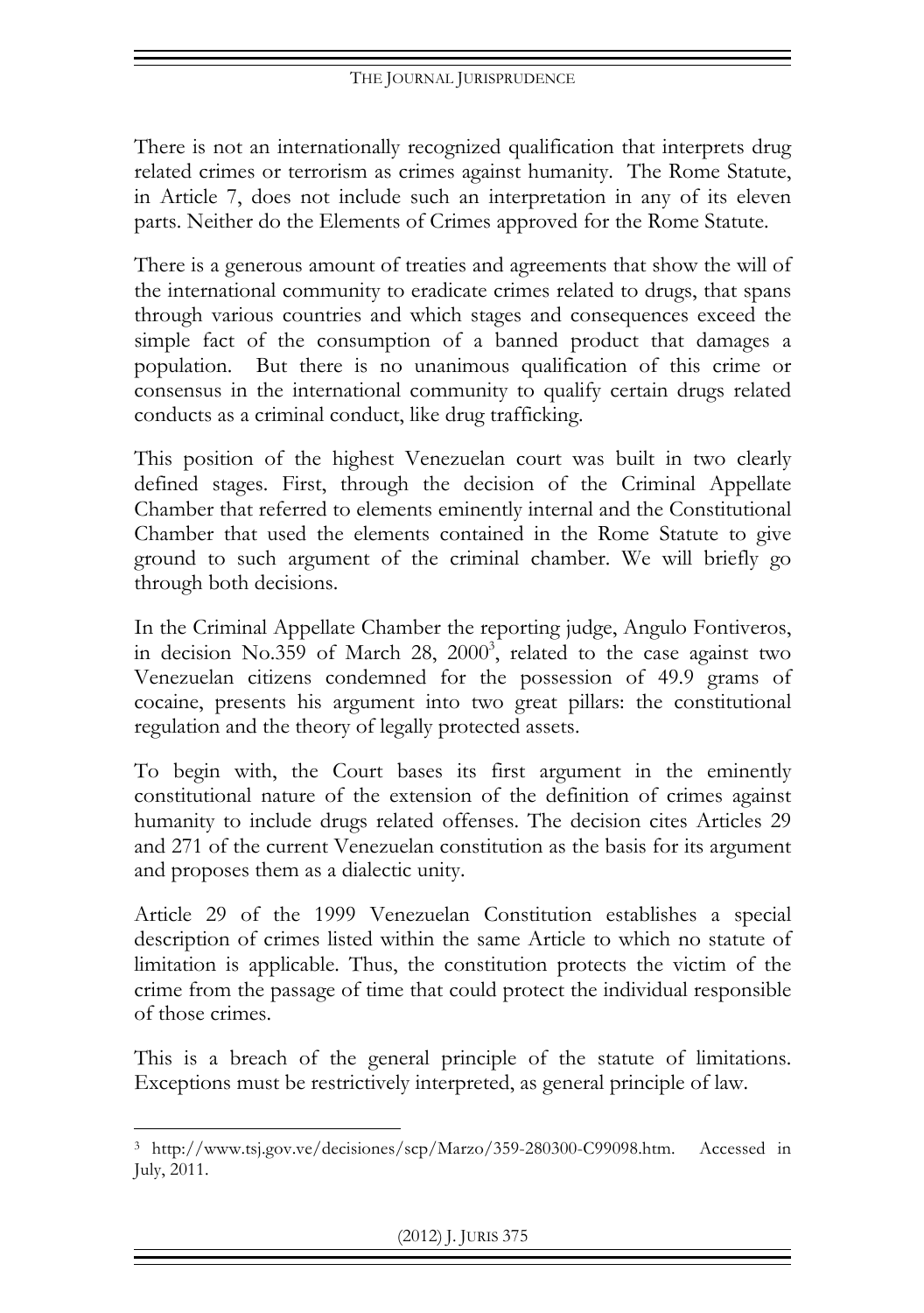The crimes expressly listed in Article 29 of the Constitution are:

- 1. Crimes against humanity
- 2. Serious violations of human rights
- 3. War crimes

This paper is not going to analyze any further the content of the crimes previously mentioned and that are established in Article 29 previously cited, because it is not part of what we seek. However, it is important to clarify that the court decision takes advantage of the lack of definition of certain concepts like crimes against humanity that could be qualified as an open type of crime to match it with article 271 of the Venezuelan Constitution that has no direct relation with the previously mentioned.

With the exception of war crimes, established in the Geneva Convention and that are the basis of International Humanitarian Law, the drug related are not expressly defined as crimes against humanity or considered "serious" human rights violations.

When are we facing a serious violation? There is no legal definition for this assertion and jurisprudence of the Inter-American Court of Human Rights or the European Court of Human Rights have not made a scale on which actions are serious violations and which are less serious.

Moreover, Article 271 of the Constitution of the Bolivarian Republic of Venezuela establishes three direct mandates to the Legislative Branch:

First, it regulates the general principle of asylum, established in Article 69 of the constitutional text, preventing the state's protection to those people responsible for crimes listed as: money laundering, drugs, International organized crime, acts against public property of other States and against human rights.

Second, it decrees the non-applicability of the statute of limitations to prosecutions against human rights violations, drug trafficking or actions against public assets, establishing seizure of the goods arising from those crimes as additional penalty to such activities.

Third, it establishes the judicial procedure to be applied in cases provided in this article.

Thus, it is important to stress that the Constitution approved but did not integrate all drug related crimes into Article 69. On the contrary, it described each criminal basic definition in a specific way. Moreover, it went back to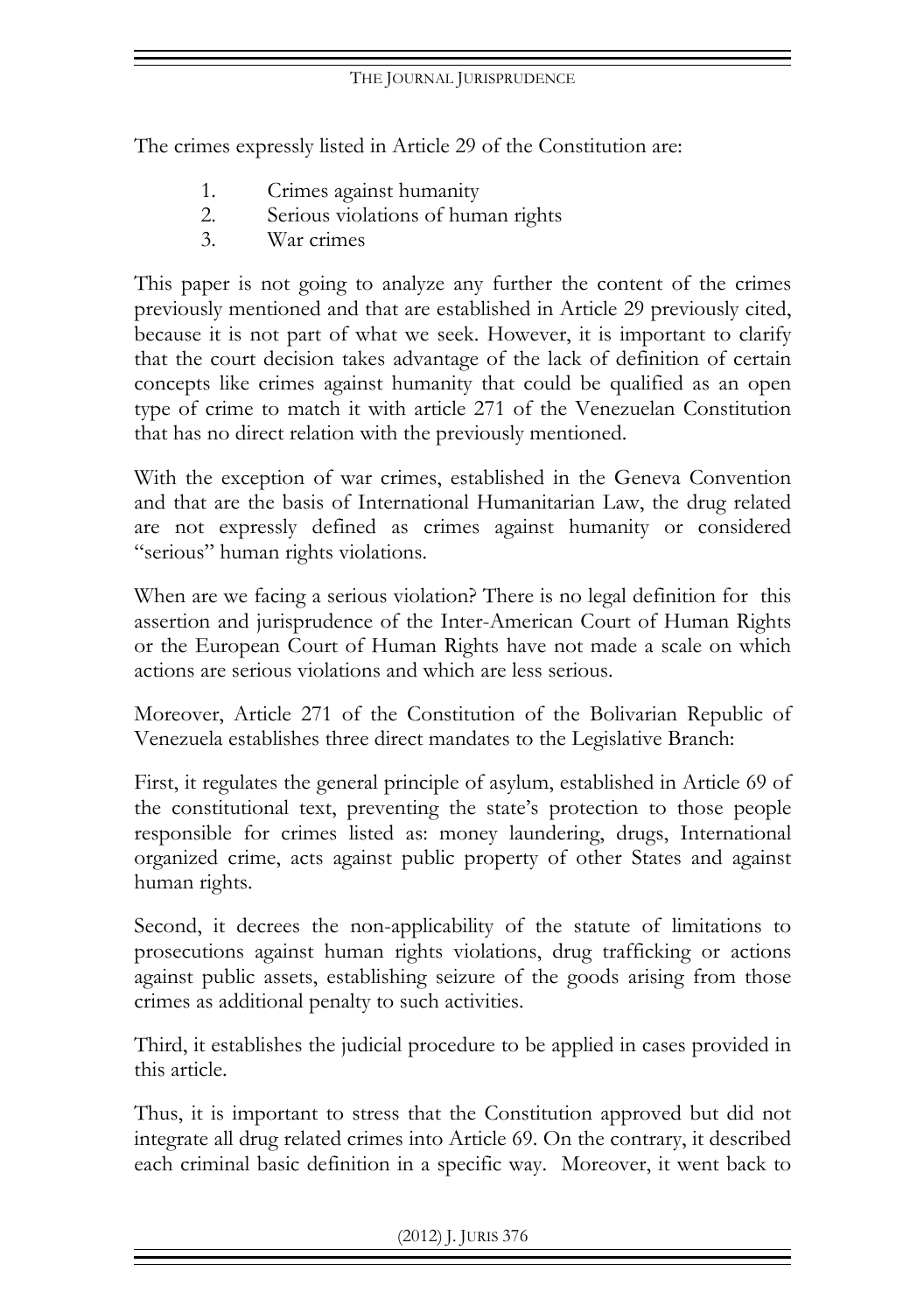Article 29 and expands the list of crimes that are not affected by passage of time, adding to the list of crimes against patrimony that of drug-trafficking and reiterating violations of human rights.

In our opinion, this interpretation by the Supreme Court threatens legal certainty and the principle that penalties must be lawful, established in Article 1 of the Criminal Code. The decision casts aside the criteria expressed by International Criminal Law and human rights treaties signed and ratified by Venezuela, which we will comment on later in this essay.

However, we would like to mention two comments that have been published in Venezuela regarding this matter.

First, the former president of the Supreme Court of Justice, Cecilia Sosa Gomez, has expressed:

> Viewed the arguments content in the decision transcribed we can affirm that the Criminal Appellate Chamber neither has constitutional nor legal basis to support its arguments, except for stressing the seriousness of drug-trafficking crime. Constitutional Articles 29, 271 and 257 at no time mentioned or addressed drugtrafficking crime, defined in the Organic Law of Narcotics and Psychotropic Substances (OLNPS), as a crime against humanity and neither the Rome Statute establishes it as such  $4$

Furthermore, professors Jose Malagueña Rojas and Francisco Ferreira, denied that such crimes could have any relation to crimes provided in the Organic Law of Narcotics and Psychotropic substances (OLNPS) due to the fact that the source within international law is totally different and cannot be linked or mixed. 5

This first part represents the local argument that could be debated, as we previously mentioned. It only uses domestic legal instruments and does not make any interpretation of International Law, which will happen in the decision of the Constitutional Chamber.

The reporting judge of the Constitutional chamber, Jesus Eduardo Cabrera Romero, drafted a strong argument in which he defines in a doctrinal way

 $\overline{a}$ <sup>4</sup> Sosa Gómez, Cecilia. (2004) Crimenes de Lesa Humanidad . Page 454. En, *Fundación Venezuela Positiva*. (2004) Lesa humanidad. Editorial Gráficas Armitano. Caracas. Translated by the author?

<sup>5</sup> Malagueña Rojas, José L. y Ferreira de Abreu, Francisco. (2004) *Los Crímenes de Lesa Humanidad y el Delito de Tráfico de Drogas Ilícitas*. Revista CENIPEC 23. Mérida.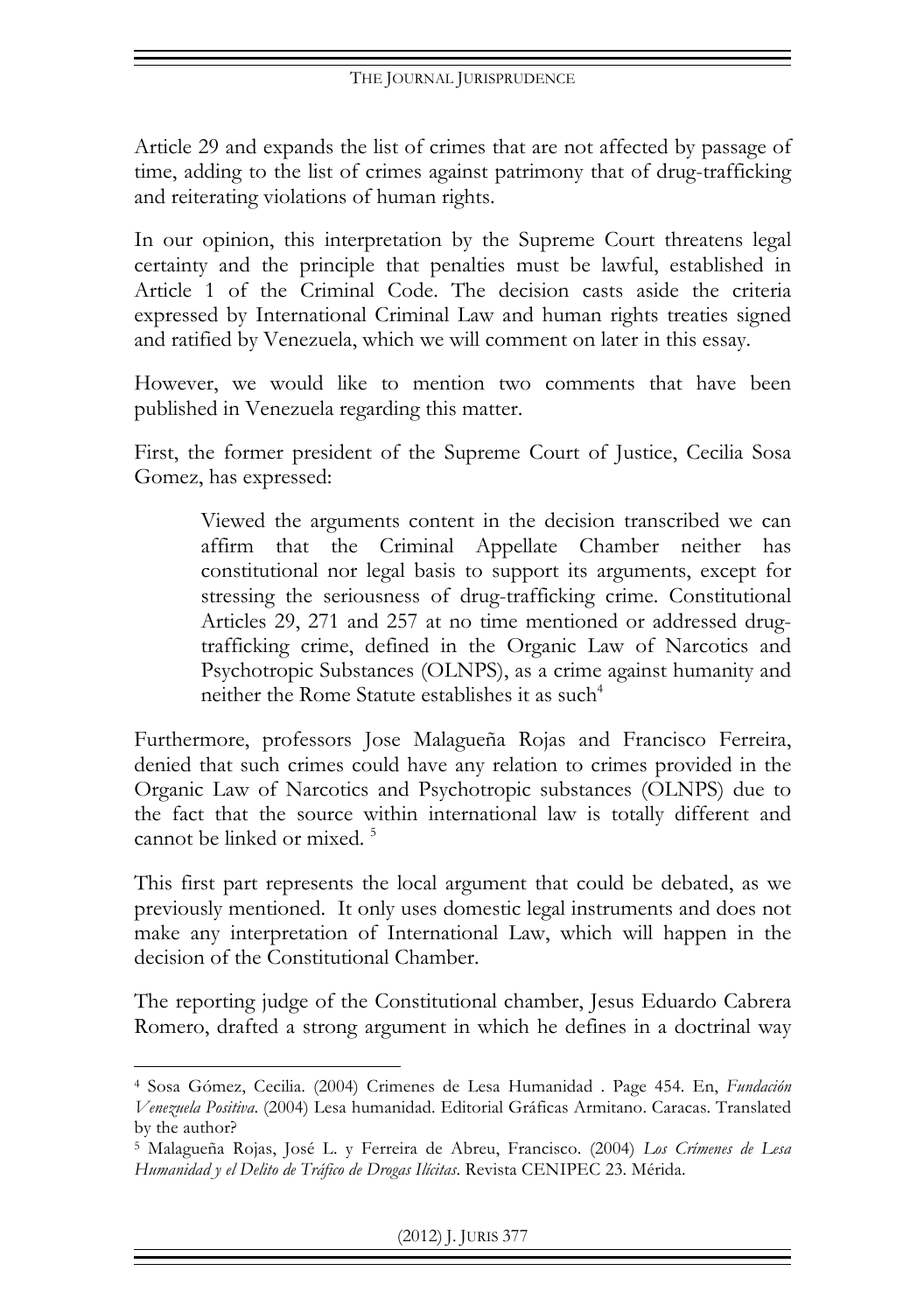drug-trafficking crime as a crime against humanity and then, as an example, introduces provisions that in the Rome Statute regulate the matter of crimes against humanity.

The Constitutional Chamber directly interpreted the text of the Rome Statute when it stated that "… Article 7 lists crimes against humanity, and letter K of such law, defines conducts that in the opinion of this chamber encompasses the illicit traffic of drugs." The transcription of Article 7, letter K reads as follows:

> "k) Other inhuman acts of similar character intentionally causing great suffering or serious injury to body or to mental or to physical health".

This quotation, directly extracted from the Rome Statute, is a law that in its context of application and given the human cruelty adapts to the times; it is the best way to keep the door open for the possibility of new heinous acts, perhaps involving new technologies. In short, the emphasis of the Statue is on *actions*, not *substances*.

The Elements of the Crimes included on the annexed to the Rome Statute for that Article are five:

1. That the author has caused through an inhuman act great suffering or serious injury to body or mental or physical health.

2. That such act had a similar character as to that of any other act referred to in paragraph 1, Article 7 of the Statute.

3. That the author was aware of the factual circumstances that determined the nature of the act.

4. That the conduct was performed as part of widespread or systematic attack against civilians.

5. That the author was aware that the behavior was part of a widespread or systematic attack against civilians or that he had the intention that such conduct was part of an attack of that kind.

In none of those five elements can subsume typical premises of drug trafficking or any of its related crimes. Particularly, number 4 and 5 require offenses being part of a "widespread or systematic attack" against civilians. A constitutive element of the crime of drug trafficking, by its very nature, however, is that is it selective; it does not seek a general harm to civilians. Its main engine is profit seeking by the drug dealer. It is not a direct attack to the population. We will develop this idea later.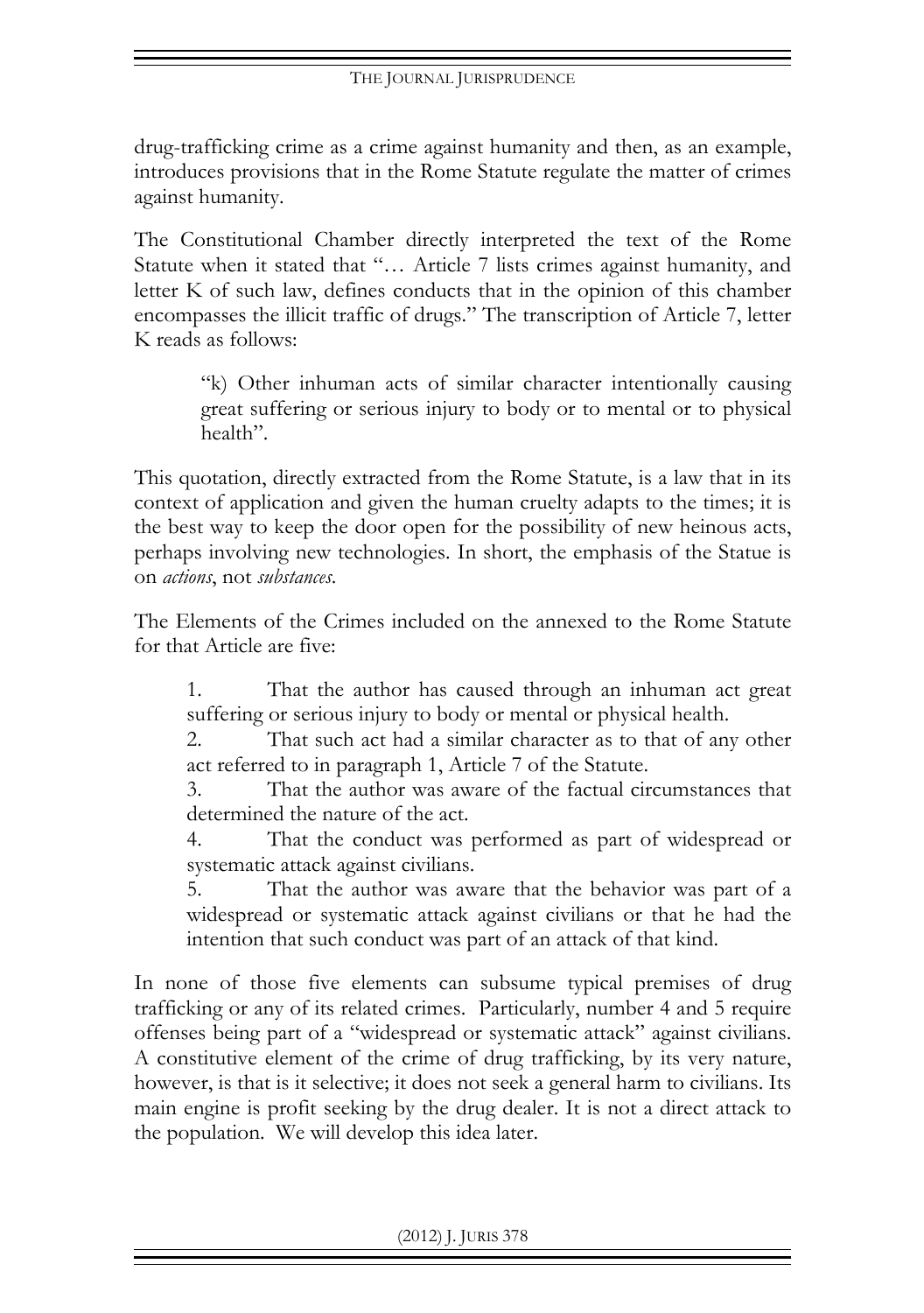Moreover, this interpretation of the Venezuelan Supreme Court of Justice contradicts the general rules of interpretation of International Law established in the Vienna Convention on the Law of Treaties, which is the result of the codification of the International Law Commission (ILC)<sup>6</sup> of the United Nations. It contains international practices on the subject, as e.g. explained in Article 31 concerning the need of entirely interpreting the treaty, taking into account its object and purpose.

The object of the Rome Statute, per Article 1, is to establish an International Criminal Court to "exercise its jurisdiction over persons **for the most serious crimes of international concern**, as referred to in this Statute."<sup>7</sup>

Thus, this court will only try crimes of the greatest international significance. Article 5 expressly lists: genocide, crimes against humanity, war crimes and the crime of aggression. Article 7 defines the scope of this crime:

> 1. For the purpose of this Statute, "crime against humanity" means any of the following acts when committed as part of a widespread or systematic attack directed against any civilian population, with knowledge of the attack.

The Article expressly defines as its general denominator, what signatory States defined as "attack to civilians", which shall be understood as a line of conduct that implies multiple commission of acts mentioned in paragraph 1 against civilians, in accordance with the policy of a State or organization of committing such acts or to promote such policy.

Since the Constitutional Chamber refers to this Treaty, we must quote those interpreting rules that this International Agreement has. These rules are provided in Article 22 and to the effects of this paper, we will cite number  $2.5$ 

> Crime definition shall be strictly interpreted and shall not be extended or apply by analogy. In case of ambiguity, it shall be interpreted favoring the subject object to the investigation, trial or sentence.

 $\overline{a}$ 

<sup>6</sup> Watts, Sir Arthur. (1999) *The International Law Commission. 1949-1998.* Volume I. y II The Treaties. Oxford University Press. First Edition 1999.

<sup>7</sup> Emphasis added.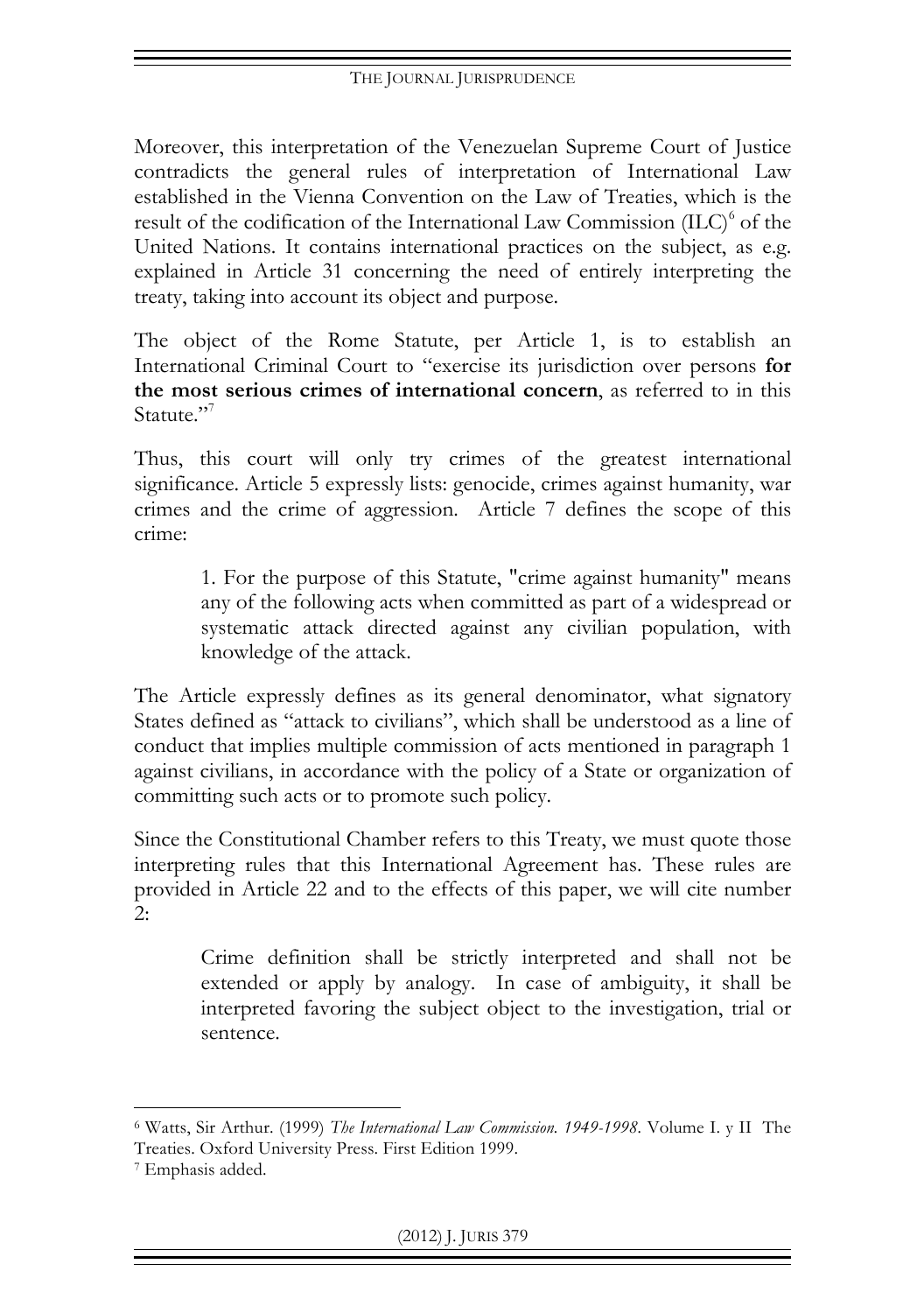This would suggest that the argument that the Constitutional Chamber of the highest Venezuelan court tries to establish does not follow the spirit of the Rome Statute. and, moreover, it is actually in open contradiction with the provisions of the Statute of Rome.

Following the Rome Statute, we consider that qualifying drug trafficking crime as a worldwide scourge, and one that may cause serious harm to the population, cannot be framed as among the objectives of the International Criminal Court as a crime of the greatest gravity and importance for the international community, as we will see later.

Also, it is important to stress what professors Malagueña and Ferreira mentioned in the quoted article regarding the argument that supports the decision:

Premise A: Actions to sanction crimes against humanity have nonapplicability of the statute of limitation (Article 29 of the Constitution).

Premise B: judicial actions towards sanctioning drug trafficking crimes have no statute of limitation. (Article 271 of the Constitution).

Conclusion: therefore, crimes provided in Article 34 of the Organic Law of Narcotics and Psychotropic substances are crimes against humanity.<sup>8</sup>

This line of reasoning of the highest court have in practice led regular courts and the Criminal Chamber of the Supreme Court of Justice to dismiss any "prosecuting benefits" that may apply to those involved in any drug related crime, such as "community service", or home confinement, especially for minors.

# **Ratification of the Supreme Court's position**

This position of the Venezuelan Supreme Court is not isolated. On the contrary, it has been recurrently sustained in different ways. For example, the Constitutional Chamber of the Supreme Court of Justice, answering a court remedy against the decision of the Appellate Chamber of the Criminal Judicial Circuit of the State of Vargas, in August 2003, a little less than a year after the decision that laid the foundations for the binding

 $\overline{a}$ <sup>8</sup> Malagueña y Ferreira. Ob. Cit. Page 102.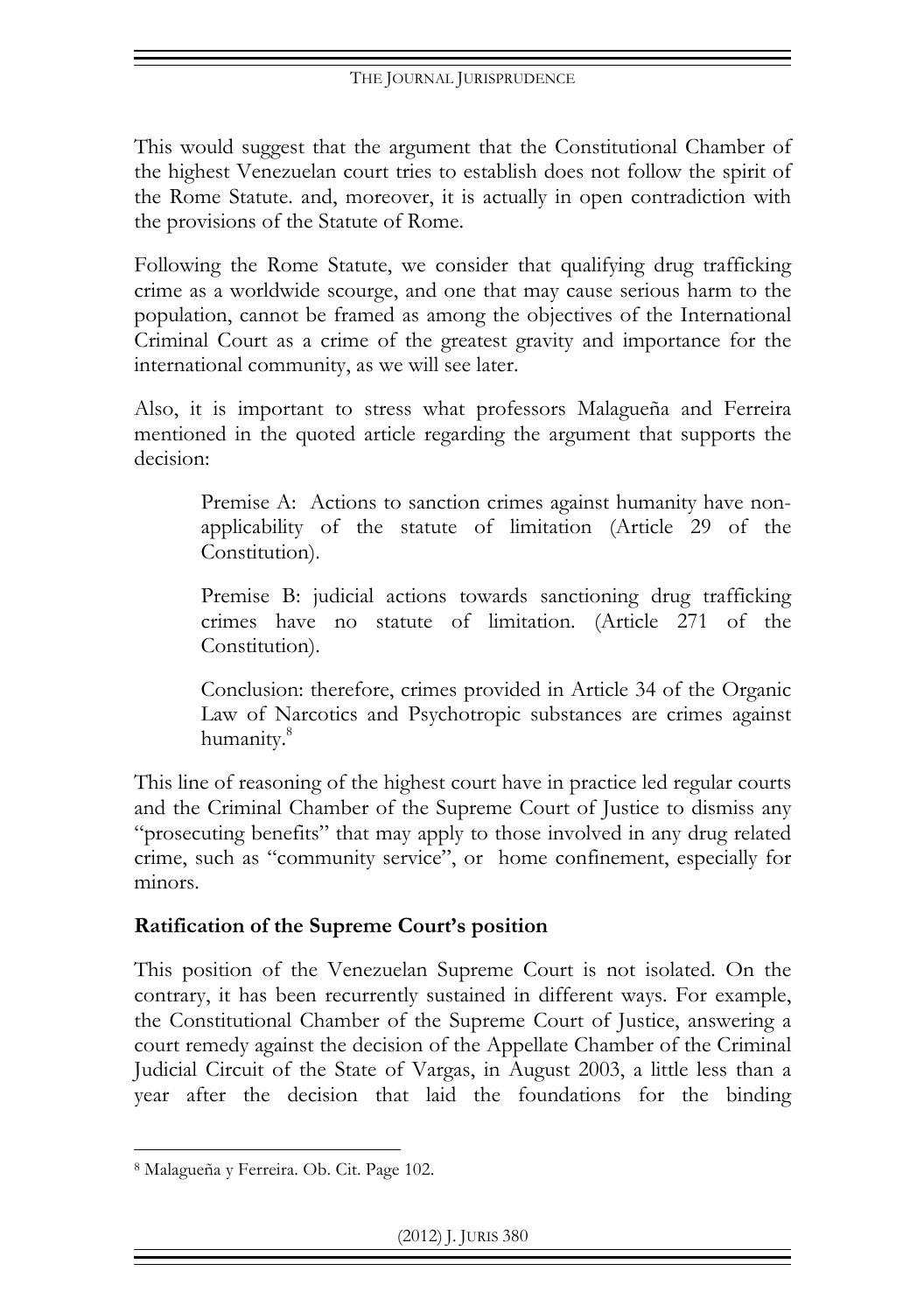constitutional interpretation on crimes against humanity and treatment of "benefits during the process," confirmed its position.

The latest interpretation modified the adopted criteria. However, the Constitutional Chamber subsequently denied such a change, thus creating a great deal of confusion about its application

> Corollary of what has been presented, it is hard for this Chamber to overturn the decision of the Court of Appeals of the Criminal Judicial Circuit of the State of Vargas, on December 19, 2002, in which the petition for the court remedy was ruled out of order in limine litis for being part of the inadmissibility grounds provided in Article 6.5 of the Organic Law of Court Remedies on Constitutional Rights and Guarantees. So is decided.

> However, this Chamber by constitutional mandate urges the Fifth Court of Control of the Criminal Judicial Circuit, State of Vargas, to hold a hearing in the presence of the accused with their respective attorneys and the prosecutor, with the purpose of considering the application of preliminary injunctions replacing the measure involving deprivation of liberty, as provided in Article 244 of the Organic Criminal Procedural Code. Such mandate is not contrary to what has been said in decision No.1712/2001 of 12.09, case: Rita Alcira Coy, Yolanda Castillo Estupiñan and Miriam Ortega Estrada. Even though all measure, coercive or preliminary injunctions, ceases when two (2) years elapse without having held trial and the accused, in principle, are automatically released from the investigated crime. In the present case, illicit traffic of narcotic and psychotropic substances, as a multi offense crime that injures various legal assets, as example: health, life.<sup>9</sup>

To begin with, it is important to stress that both decisions that started the involvement of drug crimes by the Supreme Court of Justice, first the Criminal Court and then the Constitutional Chamber, were perfectly aligned in their argument.

However, this new decision changes the line of argument, establishing a great deal of confusion on the hierarchy of the sources of Venezuelan law, the application of International Law in Venezuela, the nature of the

 $\overline{a}$ 

<sup>9</sup> Venezuelan official web site for the Supreme Court of Justice http://tsj.gov.ve/decisiones/scon/Agosto/2398-280803-03-0051. Accessed in March 2005.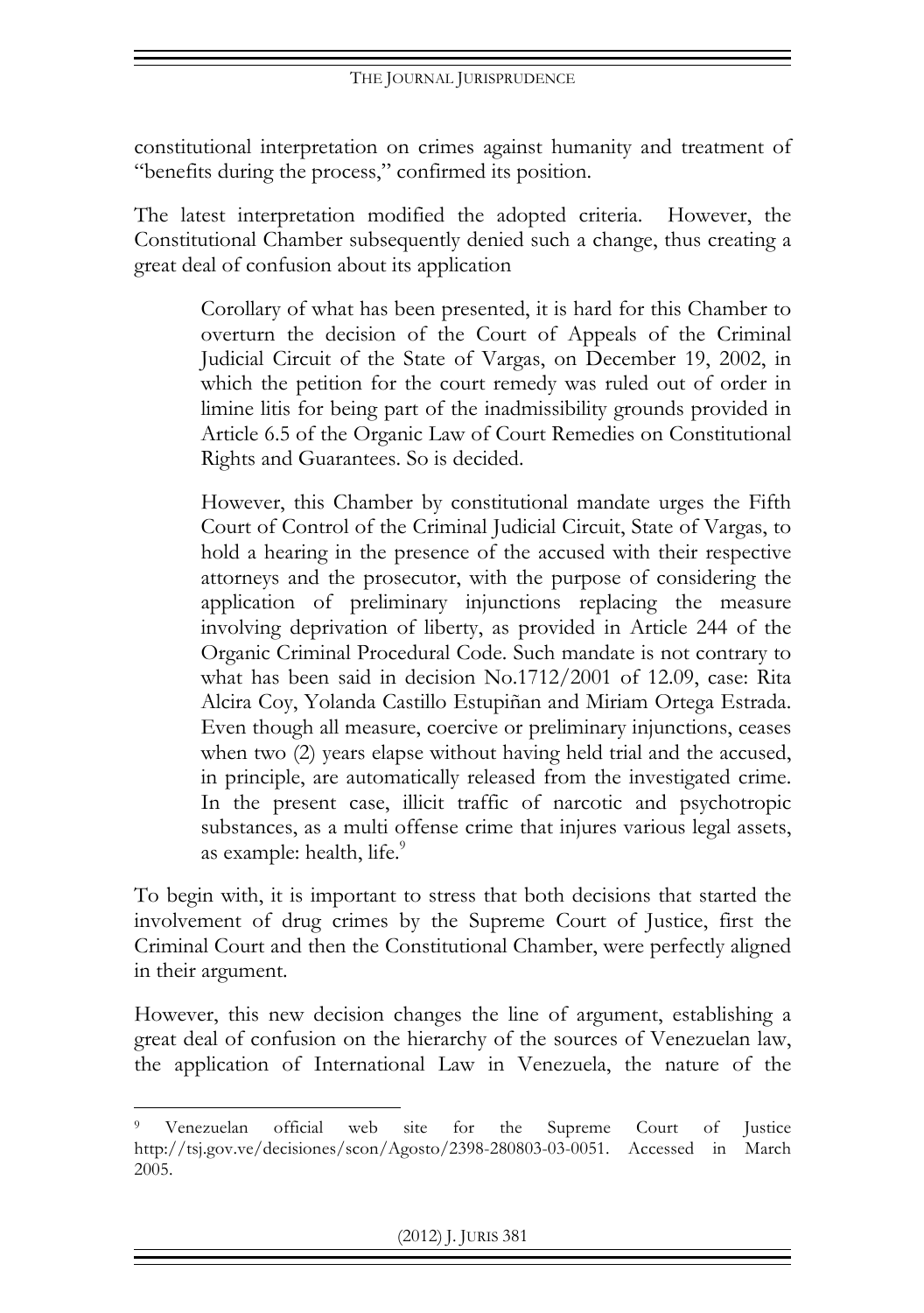Constitutional Chamber and the monitoring of its criteria by the rest of the courts of the Republic. But in its substance, it confirms that the highest body of the judicial branch in Venezuela considers drug related crimes as crimes against humanity.

Three years later, the Criminal Appellate Chamber of the same court confirmed its standing in a decision dated December 18, 2006. Again, drug related crimes are qualified as crimes against humanity through the argument of the two criteria previously presented in the following manner:

> The investigated crimes are related to the traffic and transportation of illicit narcotic and psychotropic substances, so they are pluri offensive because they seriously threaten physical, mental and economic integrity of an unknown number of people. It similarly generates social violence in the areas where such criminal action takes place. In this regard, the Chamber considers such crimes as crimes against humanity, impunity for which should be avoided in agreement with the principles and statements provided in the United Nation Single Convention on Narcotic Drugs (1961); Convention on Psychotropic Substances (1971), and Convention against the Illicit Traffic in Narcotic Drugs and Psychotropic Substances  $(1988).^{10}$

It is interesting to point out that the decision does not expressly quote the Rome Statute, but in general mixes the will of the international community in rejecting drug trafficking related crimes marking them as crimes against humanity contained within the Statute of Rome. In any case, the argument and the core of the decision were sustained.

### **2.3. Why drug trafficking related crimes cannot be considered as a crime against humanity**

In this paper we have tried to point out some issues that we consider relevant from the perspective of constitutional law, but at the same time we intended to refer to some of the aspects that have to do with International Criminal Law.

In this vein, we consider that highlighting those aspects that contribute to clarifying the definition of crimes against humanity would be useful for everybody.

 $\overline{a}$ <sup>10</sup> Decision Nº 568 Criminal Appellate Chamber, File Nº A06-0370 dated 18/December/2006.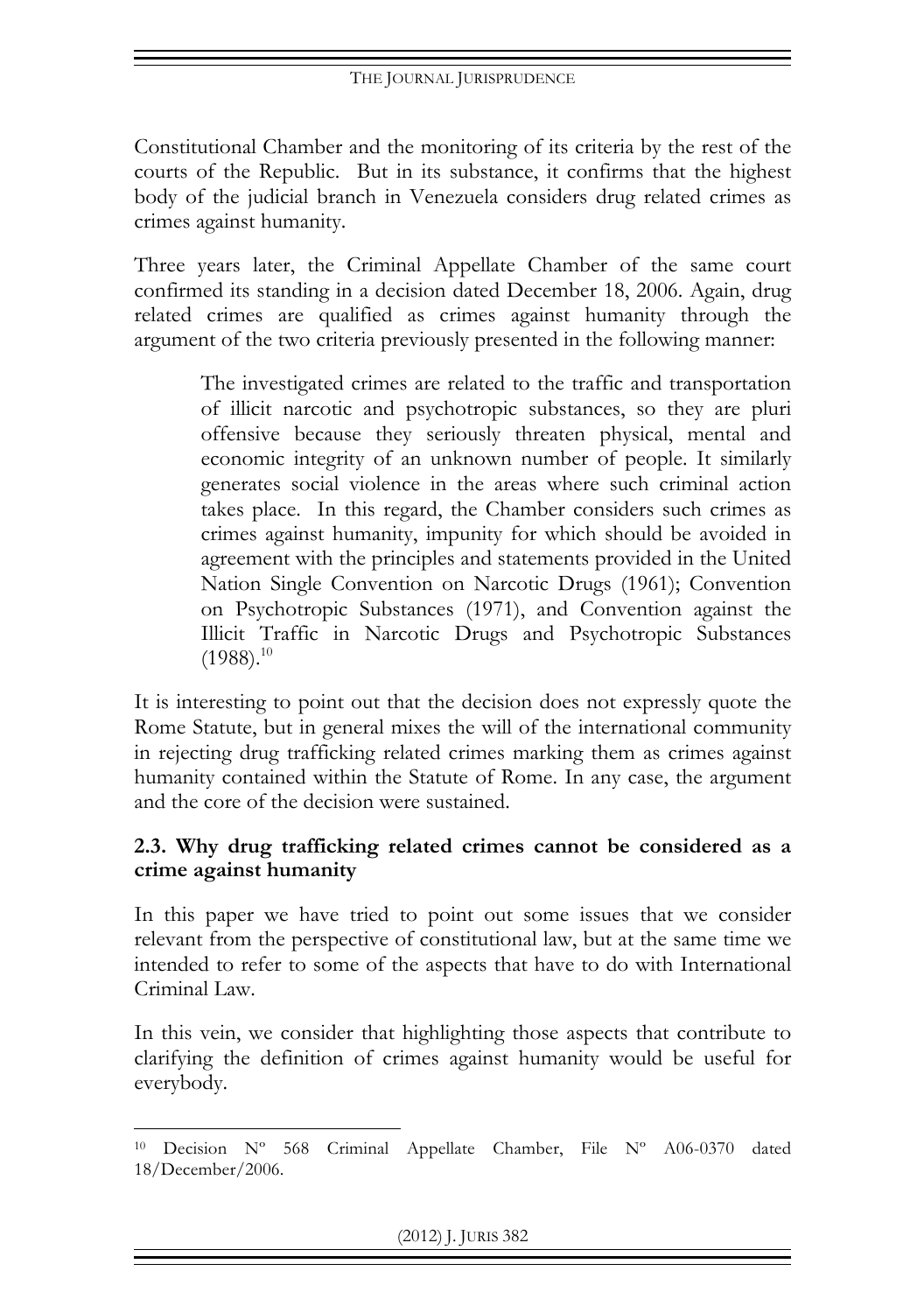In this regard, drug related crimes are certainly a worldwide scourge that may cause serious harm to the population. But it cannot be considered a crime against humanity, nor can it be subsumed under the competence of the International Criminal Court as part of the most serious and significant crimes, as defined by the international community.

The Statute of Rome described the active subject of Article 7, number 2 , as a State or an organization; it is very difficult to fit into the element of crime organizations engaged in drug related business, even though some drug cartels operates in a regional or global scale. Drug trafficking crimes, described in internal laws and international treaties, were approved with the idea of repressing criminal groups or illegal gangs to produce profit. Those are not within the express provisions established by the Rome Statute.

In short, drug trafficking is a multi-dimensional crime that involves the will of the producer, a trader and a consumer. But in no case we may include it, as suggested by the Constitutional Chamber, as a crime against humanity; in particular, since a "buyer" is also involved, who acts with some presumed degree of volition, it cannot simply be construed broadly as a *widespread or systematic attack directed against any civilian population. The reality appears to be more complex since a voluntary act of purchase, or the subsequent recreational use of a drug, while potentially harmful, can't really be regarded in the same category as an "attack."*

Furthermore, the general definition of "other inhuman acts" is not in agreement with the spirit in which the article is based. In particular, it is difficult to locate the passive subject, as explained by Magistrate Judge Angulo Fontiveros, when he referred to the legally protected interest. In the same consequence of drug trafficking crimes, in relation to the drug dependence arising from the regular consumption of prohibited substances, there is the individual's own and personal decision. This own, free and personal decision of each human being, will be then treated by the internal legislator as a disease, but not as a crime.

Therefore, considerations concerning distribution of prohibited substances to the people as part of a systematic attack or that such action is deliberately seeking for the destruction or to cause suffering to the people are simply not aware of the commercial nature of the transactions entail in the drug exchange in the international market. And there is a difference in the actions typified by the Statute and the conducts prosecuted by the national legislator; most importantly, drug related crimes have monetary profits on as a primary motivation. On the contrary, international crimes have a primary political objective.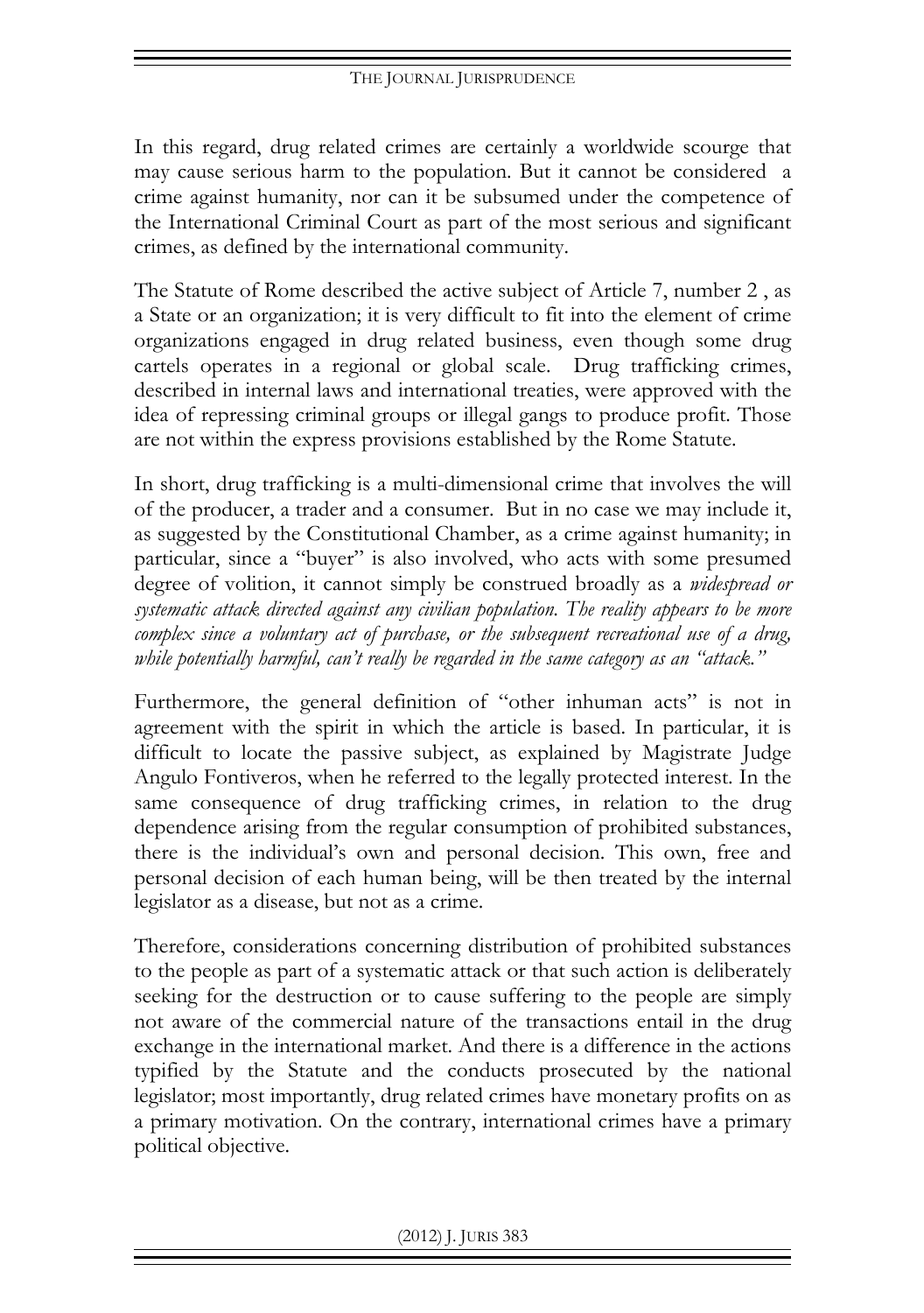Thus, we consider that the Supreme Court of Justice of the Bolivarian Republic of Venezuela has erroneously applied the concept of crimes against humanity. Furthermore, this misconception may result in legal situations that may affect the foreign policy of the Government in the future.

The international fight against drugs related crimes has been permanently informed by the segmentation of the problem: 1. Traditional consumers and growers. 2. Drugs related crimes, and 3. Drugs trafficking and money laundering, as a more complex and international stage of the crime.

The reason why international treaties on this matter have built a broad framework of cooperation, allowing each state to adopt the rules that best fit into their national legislation, is because of the complexity and dispersion of the various activities that make up these crimes. In particular, international relations in this regard has been characterized by the conscious avoidance of creating a supranational body endowed with monopoly powers of investigating punishing such crimes. On the other side, it is important to remember that states, unilaterally, may establish accomplishment levels of the cooperation agendas against international crime.

This diversity and complexity has special aspects in the Americas because the Andean countries are considered among the main producers of drugs in the world. This production of narcotic drugs is closely related to aspects of internal order, ranging from ancestral practices of indigenous peoples concerning the uses of these prohibited or limited substances, but also involves the free use in some countries as is the case of the coca leaf in Bolivia or Peru.

In sharp contrast, the various situations that have been arising in Colombia with the different stages of drug trafficking, ranging from terrorism related with drugs in the eighties and nineties with infamous characters such as Pablo Escobar Gaviria or, more recently, the participation of former revolutionary groups like the Fuerzas Armadas Revolucionarias de Colombia (FARC) in growing and distributing the prohibited substances to use the resources arising from its trade in financing the armed conflict. Similarly, in Mexico groups that control drug distribution are developing a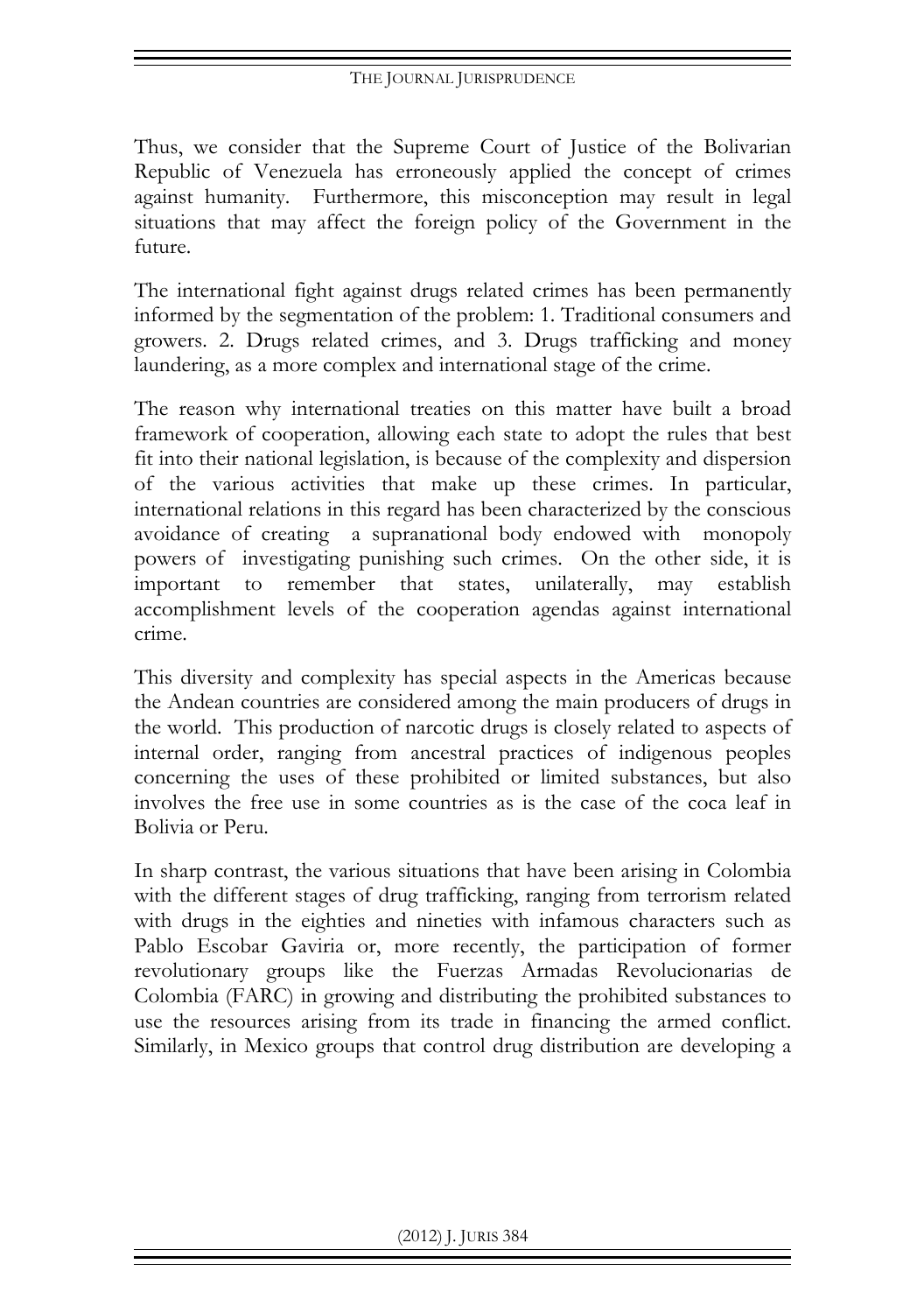wide display of operations that made US Secretary of State, Hilary Clinton, compare the country with the Colombia of the eighties.<sup>11</sup>

All these circumstances that we have briefly addressed are part of the sovereignty of each country and the way that each society faces its problems. However, the qualification as a crime against humanity of these national crimes could provide a basis for an international action in the solution of internal problems. So, defining the international drug trade as an internal "crime against humanity" could lead to much misunderstanding and tension; such a construction could easily lead to more contentious international relations. Hence, there is a very real danger in this regard of creating more problems than solutions.

#### **Some conclusions**

 $\overline{a}$ 

Local interpretation of international criminal law is becoming a new phenomenon in the judicial field around the globe. The case log of courts everywhere feature environmental issues, economic negotiations and contested human rights. In some cases, local interpretation is positive if the objectives achieved are related to the punishment of criminals or avoiding impunity. In other cases, that interpretation could be new and help to open a new path for the law, as it happened with the Colombian<sup>12</sup> interpretation of political genocide. This has created confrontations among specialists, because it opens the criminal definition of the Convention for Prevention and Punishment of the Crime of Genocide of 1948.

In the case of crimes against humanity, defined first in the Nuremberg Charter, it represents a significant advance of public international law; it defines intolerable actions and attacks, aimed at civilian populations, in order to create a judicial category and ensuing national or international jurisdiction. By doing so, this historic innovation helps to prevent more serious behaviors that affect the international communities, guaranteeing punishment and preventing its repetition.

The International Criminal Court has been established to try those crimes whose customary consensus among the international community does not leave doubts about the need for their eradication and prosecution. These crimes are: genocide, war crimes, crime of aggression and a broader category such as crimes against humanity.

<sup>11</sup> http://www.queenslatino.com/mexico-esta-como-colombia-hillary-clinton/ Accessed in July 2012.

<sup>12</sup> Decision of the Colombian Constitutional Court No. C-177 of 2001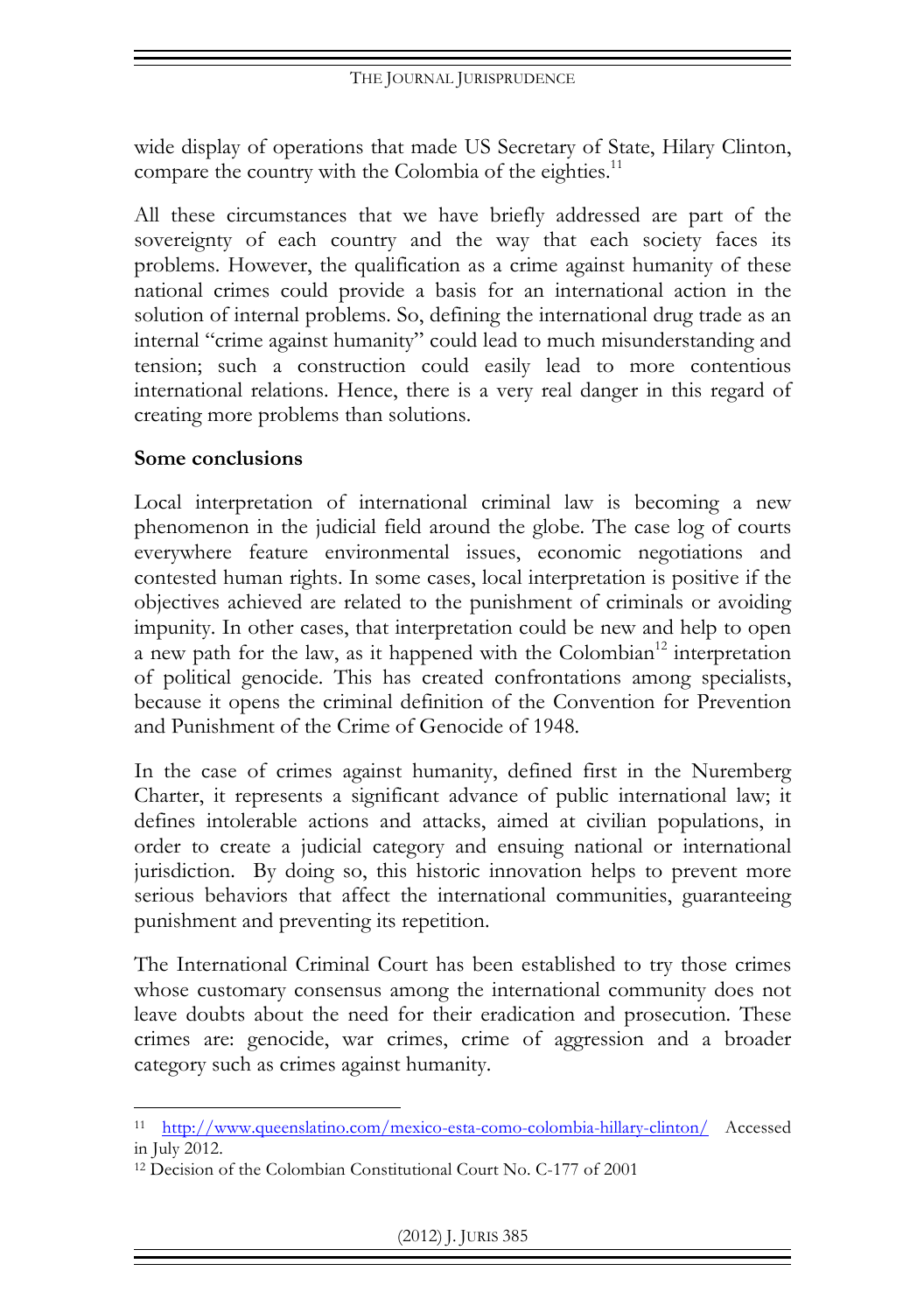These crimes against humanity, namely infringing on the core values of civilization and that may endanger international peace, according to the first paragraph of Article 7 of the Statute of Rome: Murder, extermination, enslavement, deportation or forced transfers, Incarceration in Violation of the fundamental Rules of International Law, Torture, Rape, Political Persecution, Racial, National, Ethnic, Cultural, Religious, Disappearance Crime, the Crime of Apartheid and other similar acts.

The international community has not reached a consensus to include drugrelated crimes in the list of crimes against humanity.

It has been argued here that the decision of the Supreme Court of the Bolivarian Republic of Venezuela, considering drug-related crime as a crime against humanity does not fit the conceptual definition of that crime or even further the useful evolution of customary international law and existing treaties in the field. Finally, it could open a gateway to the intervention of international courts, on issues like drugs that have not been solved within national societies, let alone within the international community as a whole.

### **BIBLIOGRAPHY**

### **Books and Journals**

- Abellan Honrubia, Victoria. (2001) Prácticas de derecho internacional público. J.M. Bosch Editor. Barcelona.
- Atienza, Manuel. (2000) Derecho y argumentación. Ediciones de la Universidad del Externado de Colombia. Bogotá.
- Amnistía Internacional. (1996) Tribunales Penales Internacionales. Manual sobre Cooperación de los Gobiernos. Edición española a cargo de Amnistía Internacional. España.
- Boville Luca de Tena, Belén. (2000) La Guerra de la cocaína. Drogas, Geopolítica y medio Ambiente. Editorial Debate. Madrid.
- Bos, Adriaan. (1999) Some Reflections On the Relationship between International Humanitarian Law and Human Rights In the Light Of The Adoption of the Rome Statute of the International Criminal Court. En United Nations. Recueil d´articles de conseillers juridiques d´état,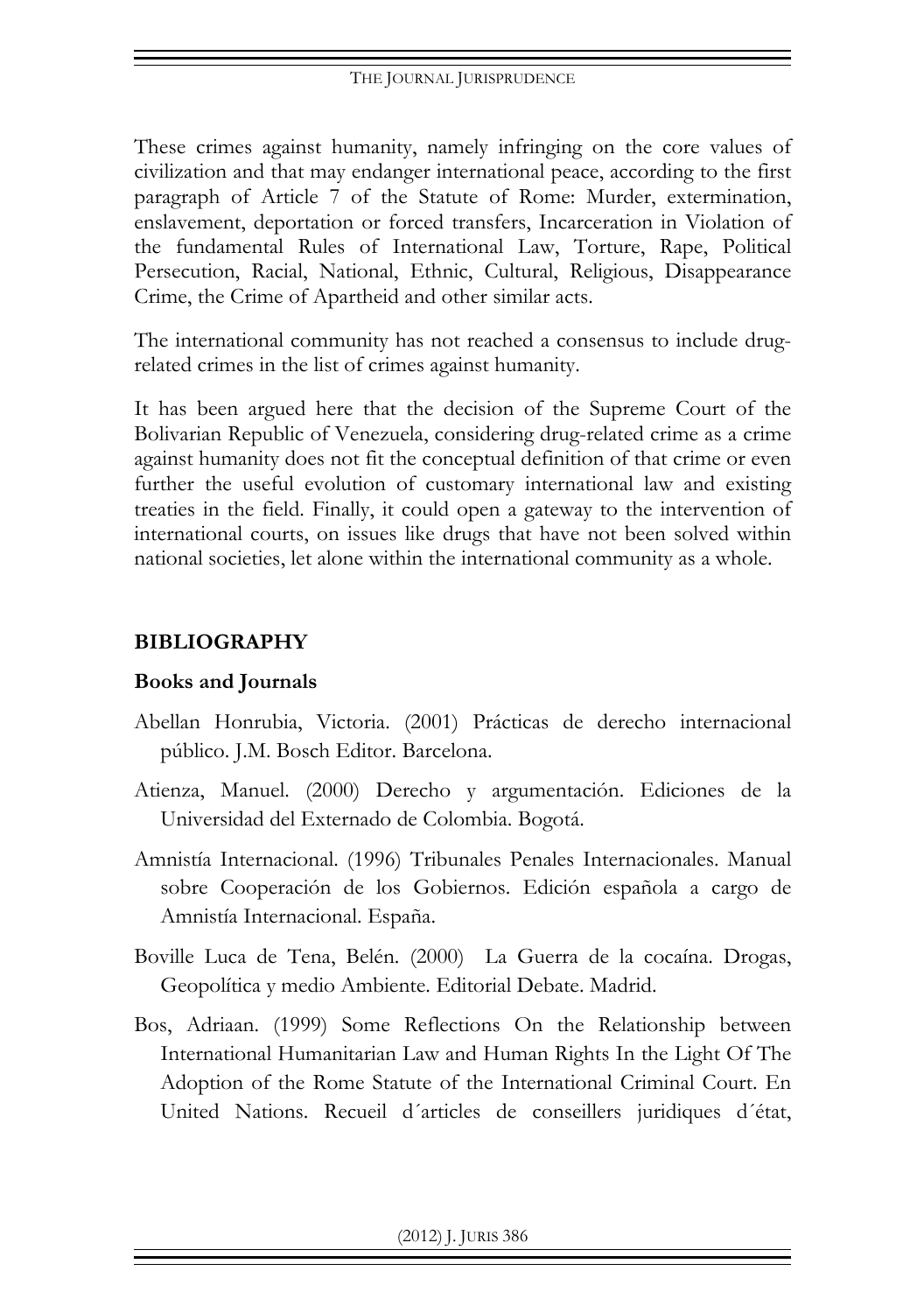d´organisations internationales et de praticiens du droit international. United Nations Publications. N.Y.

Comisión de Derecho Internacional. (1999) Anuario CDI 1983, Vol. II, parte I. (Documento A/CN/.4/364). Oxford University Press.

Cassese, Antonio, (2003) International criminal law. Oxford University Press. Oxford.

Dershowitz, Alan (2004) America on trial. Warner Books, N.Y.

Fernández de Casadevante Romaní, Carlos.(1996) La interpretación de las normas internacionales. Editorial Arazadi. Pamplona, España.

Fundación Venezuela Positiva. (2004) Lesa humanidad. Editorial Gráficas Armitano. Caracas.

Joyner, Christopher Editor.(1999) The United Nations and International Law. American Society of International Law – Cambridge University Press.

Kreijen, Gerard. (2002) State, sovereignty and international governance. Oxford University Press. Oxford.

Leu, Hans. (1988) Estructura internacional. Editorial Jurídica Venezolana. Caracas.

Lirola Delgado, Isabel y Martín Martinez, Magdalena. (2001). La Corte Penal Internacional. Justicia versus Impunidad. Editorial Ariel Derecho. Barcelona.

- Malagueña Rojas, José L. y Ferreira de Abreu, Francisco. (2004) Los crímenes de lesa humanidad y el Ddelito de Tráfico de Drogas Ilícitas. Revista CENIPEC 23. Mérida.
- Maldonado, Pedro y Gaviria, Jorge. (2002)Drogas. Análisis de delitos y del Proceso. Jurisprudencia. Anotaciones sobre reforma a la ley. Impresión Italgráfica. Caracas.
- Picon Delia.(1984) Venezuela en los Tratados Internacionales. Academia Diplomática Pedro Gual, Ministerio de Relaciones Exteriores. Caracas.
- Ramelli Arteaga, Alejandro. (2011) Jurisprudencia penal internacional aplicable en Colombia. Universidad de los Andes. Embajada de la República Federal Alemana, GIZ. Bogotá.
- Salmón, Elizabeth. (2001) La Corte Penal Internacional y las medidas para su implementación en el Perú. Pontificia Universidad Católica del Perú. Lima.
- Sainz Borgo, Juan Carlos. (2006) El Derecho Internacional y la Constitución de 1999. Universidad Central de Venezuela. Caracas.